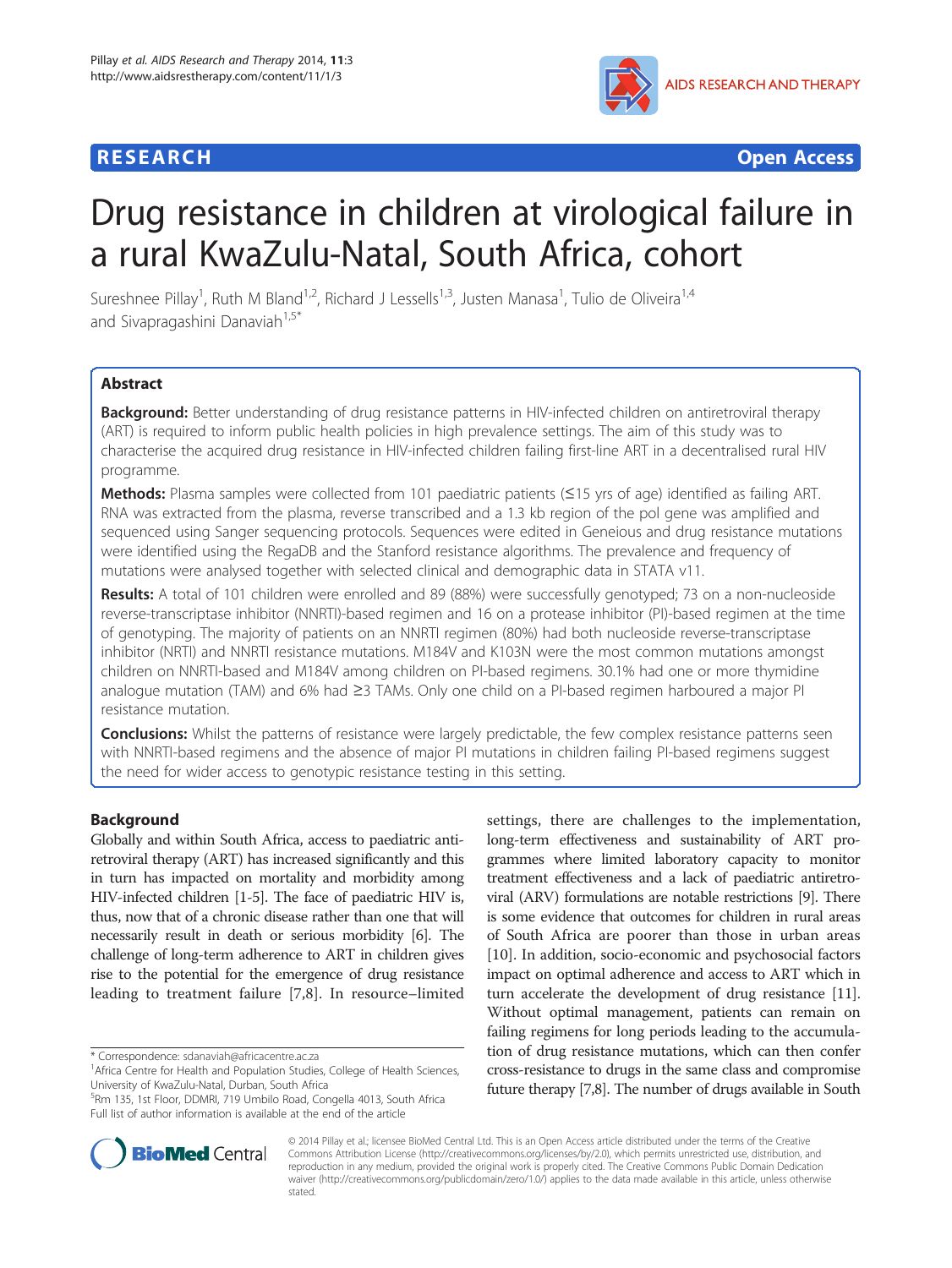Africa is limited and there are currently no third-line options available to children failing therapy.

The data on ARV resistance in children in South Africa are relatively limited and have largely been restricted to urban hospital-based programmes, which may not be representative of all programmes [\[12-18](#page-7-0)]. Of the seven published studies in South Africa that used genotyping to determine the level of resistance the largest study included 51 genotypes and none was from a rural setting [[12](#page-7-0)-[18](#page-7-0)]. Continuing surveillance of drug resistance is important not only to guide paediatric ART policies but also to explore whether there might be a role for genotypic resistance testing within clinical care of HIV-infected children in this region. This is important because evidence-based management of children will ensure the longevity of their ART regimens. We have previously reported high levels of drug resistance in adults failing first-line ART in our decentralised, primary health care programme [\[19](#page-7-0)]. The primary objective of this study was to determine the frequency and patterns of resistance mutations in children failing first-line ART.

## Results

#### Participants

Of the approximately 1653 children  $(\leq 15$  years) who were initiated in and are currently active in the ART program, we identified a total of 101 children with evidence of virological failure on first-line ART and enrolled them between August 2011 and December 2012. The median time between last viral load result and genotyping was 3.1 months (IQR 1.4 - 7.0). Of the 101 samples, genotyping using the SATuRN genotyping method was successful in 89 cases (88.1%) (Figure 1). The mean viral load of the successful genotypes was 4.92  $log_{10}$  copies/ml  $\pm$  5.3 (2.35-6.18log<sub>10</sub> copies/ml). Twelve samples (11.9%) failed to amplify by PCR and

were subsequently submitted for viral load quantification. Of these, six patients had a viral load at the time of genotyping of  $>1000$ copies/ml (mean = 3.77 $log_{10}$  copies/ml; range =  $3.0-4.4 \log_{10}$  copies/ml) but failed to amplify while five were suppressed with viral loads <1000copies/ml. There was insufficient sample to perform viral load quantification for one patient's sample.

The characteristics of the children with a genotype are shown in Table [1](#page-2-0). Sixteen children (18.0%) were on a firstline protease inhibitor-based regimen and 73 (82.0%) were on an NNRTI-based regimen at the time of genotyping. The overall median duration of ART was 3.3 years (IQR 2.5 - 4.4) and the median duration of ART failure was 1.8 years (IQR 0.8 - 2.4).

Of the 89 children genotyped, 41 (46.1%) had, on at least one occasion, successfully suppressed viremia to <1000 copies/ml. The median duration on ART was slightly longer for those children on an NNRTI-based regimen compared to those on a PI-based regimen (3.4 years vs. 2.7 years) but the duration of ART failure was broadly similar between the same two groups (Table [2](#page-3-0)). We noted that the clinical and demographic characteristics of patients who suppressed compared with those that never suppressed  $(n = 48)$  was comparable (Table [3\)](#page-3-0). The majority of patients in both groups were on 3TC-D4T-EFV both at initiation and at the time of genotyping (Table [3\)](#page-3-0). Patients who had not suppressed were on a failing regimen for a statistically shorter  $(p = 0.04)$ period of time (median =  $1.6$  yrs; IQR =  $1.4$  yrs) compared with those that did suppress viremia (median = 1.9 yrs;  $IQR = 1.8$  yrs). In addition, children who managed to suppress their viremia during treatment were older at the time of genotyping  $(p = 0.02)$  compared with those that never suppressed (Table [3\)](#page-3-0). As expected, the median viral load at the time of genotyping of patients who never suppressed (median = 4.7  $log_{10}$  cp/ml; IQR = 0.9

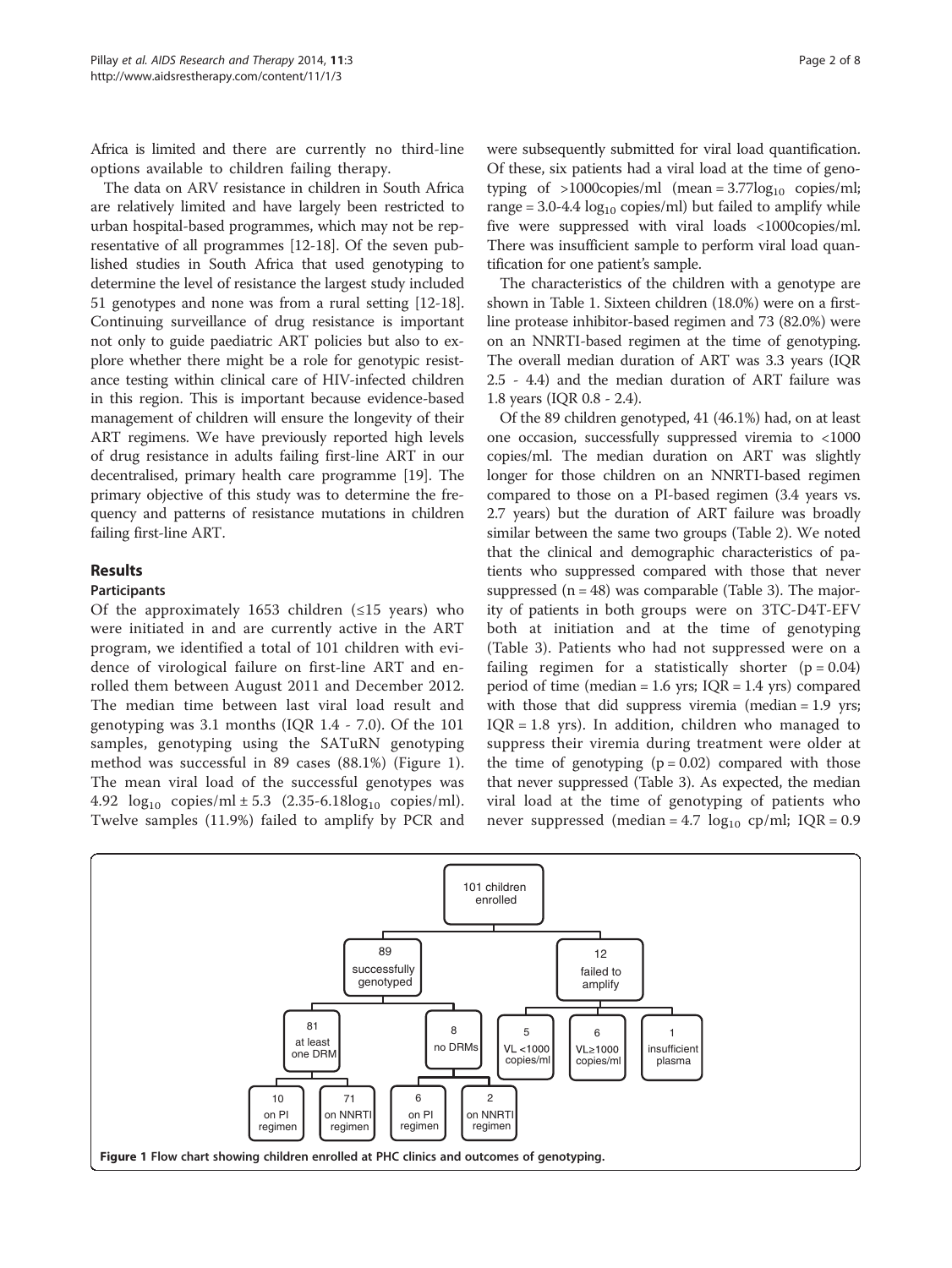#### <span id="page-2-0"></span>Table 1 Demographic and clinical characteristics of the 89 children with a genotype

| .<br><b>.</b><br>Characteristic                                        | Outcome             |  |  |
|------------------------------------------------------------------------|---------------------|--|--|
| Gender, male, n (%)                                                    | 53 (59.6)           |  |  |
| <b>At ART initiation</b>                                               |                     |  |  |
| <b>Age,</b> years, median (IQR)                                        | $7(3.7-9.6)$        |  |  |
| Number of children per age group n(%)                                  |                     |  |  |
| 0-3 years                                                              | 17(23)              |  |  |
| 4-9 years                                                              | 37 (50)             |  |  |
| $10-15$ years                                                          | 20 (27)             |  |  |
| <b>Viral load</b> , $log_{10}$ copies/ml, median (IQR)                 | $4.0$ (3.7-4.7)     |  |  |
| <b>CD4+ cell count</b> , cells/µl, median (IQR)                        | 286 (112–560)       |  |  |
| By Age category:                                                       |                     |  |  |
| 0 - 2 yrs (n = 3)                                                      | 817 (31-1564)       |  |  |
| $>2 - 5$ yrs (n = 29)                                                  | 469 (194–619)       |  |  |
| $>5$ yrs (n = 38)                                                      | 200 (69–363)        |  |  |
| ART regimen, $n$ (%)                                                   |                     |  |  |
| d4T/3TC/EFV                                                            | 64 (71.9)           |  |  |
| d4T/3TC/LPVr                                                           | 12 (13.5)           |  |  |
| ABC/3TC/EFV                                                            | 8(8.9)              |  |  |
| ABC/3TC/LPVr                                                           | 4(4.5)              |  |  |
| AZT/3TC/EFV                                                            | 1(1.1)              |  |  |
| At genotyping                                                          |                     |  |  |
| Age, years, median (IQR)                                               | $10.2$ (7.7 - 12.9) |  |  |
| Number of children per age group n(%)                                  |                     |  |  |
| 0-3 years                                                              | 4(4.5)              |  |  |
| 4-9 years                                                              | 38 (42.7)           |  |  |
| $10-15$ years                                                          | 47 (52.8)           |  |  |
| Viral load prior to genotyping*, $log_{10}$<br>copies/ml, median (IQR) | $4.2$ (3.8-4.8)     |  |  |
| $CD4+$ cell count prior to genotyping*,<br>cells/µl,                   | 460 (228-769)       |  |  |
| median (IQR)                                                           |                     |  |  |
| By Age category:                                                       | 2339 (1621–2538)    |  |  |
| $0 - 2$ yrs $(n = 4)$                                                  | 685 (442-956)       |  |  |
| $2 - 5$ yrs (n = 37)                                                   | 295 (147–564)       |  |  |
| $>5$ yrs (n = 47)                                                      |                     |  |  |
| ART regimen at time of genotyping, n (%)                               |                     |  |  |
| d4T/3TC/EFV                                                            | 58 (65.2)           |  |  |
| d4T/3TC/LPVr                                                           | 8(8.9)              |  |  |
| ABC/3TC/EFV                                                            | 14 (15.7)           |  |  |
| ABC/3TC/LPVr                                                           | 8(8.9)              |  |  |
| AZT/3TC/EFV                                                            | 1(1.1)              |  |  |
| <b>Duration of ART, years, median (IQR)</b>                            | $3.3(2.5-4.4)$      |  |  |
| Duration of ART failure <sup>t</sup> , years, median (IQR)             | $1.8(0.8-2.4)$      |  |  |

#### Table 1 Demographic and clinical characteristics of the 89 children with a genotype (Continued)

| Time between last viral load and genotype,<br>months, median (IQR)                                                                                                                                                                                                                                                                        | $3.1(1.4-7.0)$ |
|-------------------------------------------------------------------------------------------------------------------------------------------------------------------------------------------------------------------------------------------------------------------------------------------------------------------------------------------|----------------|
| History of ART substitution <sup>#</sup> , yes, n $(\%)$                                                                                                                                                                                                                                                                                  | 12(13.5)       |
| Key:<br>d4T, stavudine; 3TC, lamivudine; EFV, efavirenz; LPVr, lopinavir/ritonavir; ABC,<br>abacavir; AZT, zidovudine; ART, antiretroviral therapy; IQR, interguartile range.<br>*Last measurements recorded prior to date of genotype.<br><sup>†</sup> Duration of antiretroviral failure was estimated from the date of the first viral |                |

load >1000 copies/ml to date of genotype, unless there was a viral load <50 copies/ml in-between, in which case the time was estimated from the next viral load >1,000 copies/ml. If there was no viral load ≤1,000 copies/ml then time was calculated from date of ART initiation. # Substitutions included changes of single drugs due to toxicity or

guideline changes.

 $log_{10}$  cp/ml) was significantly higher (p = 0.02) than those that did (median = 3.9  $log_{10}$  cp/ml; IQR = 4.7  $log_{10}$  cp/ml).

## Drug resistance mutations (DRM)

All of the sequences accepted for analysis were deemed of high quality having passed all quality and contamination tests as described. The HIV isolates from all patients successfully genotyped were identified as HIV-1 subtype C variants. Of the 89 genotypes, 81 (91.0%) demonstrated at least one DRM while 8 (9.0%) had no DRM (Table [4\)](#page-4-0). For those on an NNRTI-based regimen, the majority of genotypes had both NRTI and NNRTI mutations. Thymidine analogue mutations (TAMs) were detected in 22 (24.7%) genotypes, while three or more TAMs were detected in only four of 89 genotypes (4.5%). The Q151M complex (a multinucleoside resistance mutation) was present in two genotypes, one from a child on an NNRTI-based regimen and one from a child on a PI-based regimen. Only one child on a PI-based regimen (1/16, 6.3%) harbored a major protease mutation and the most common pattern for children on PI-based regimens was the M184V mutation alone (Table [4](#page-4-0)).

An analysis of the genotypic susceptibility scores (GSS) of patients revealed that the median GSS for patients on a PI regimen (median = 2.0, IQR = 1.25) was higher as compared with those on an NNRTI-regimen (median = 1.0, IQR = 0.5). The majority ( $n = 12, 75\%$ ) of the patients on a PI-regimen, had GSS scores ≥2 while only 10 (14%) of those on an NNRTI-based regimen had comparable scores.

## **Discussion**

In this study, we determined the frequency and patterns of drug resistance mutations in children failing first-line ART in a rural primary health care ART programme where care is delivered largely by nurses and counselors. For older children on NNRTI-based regimens, drug resistance mutations were detected in the majority. Whilst in most cases the mutations would be unlikely to significantly compromise a second-line regimen based on a ritonavir-boosted PI, five patients had complex mutation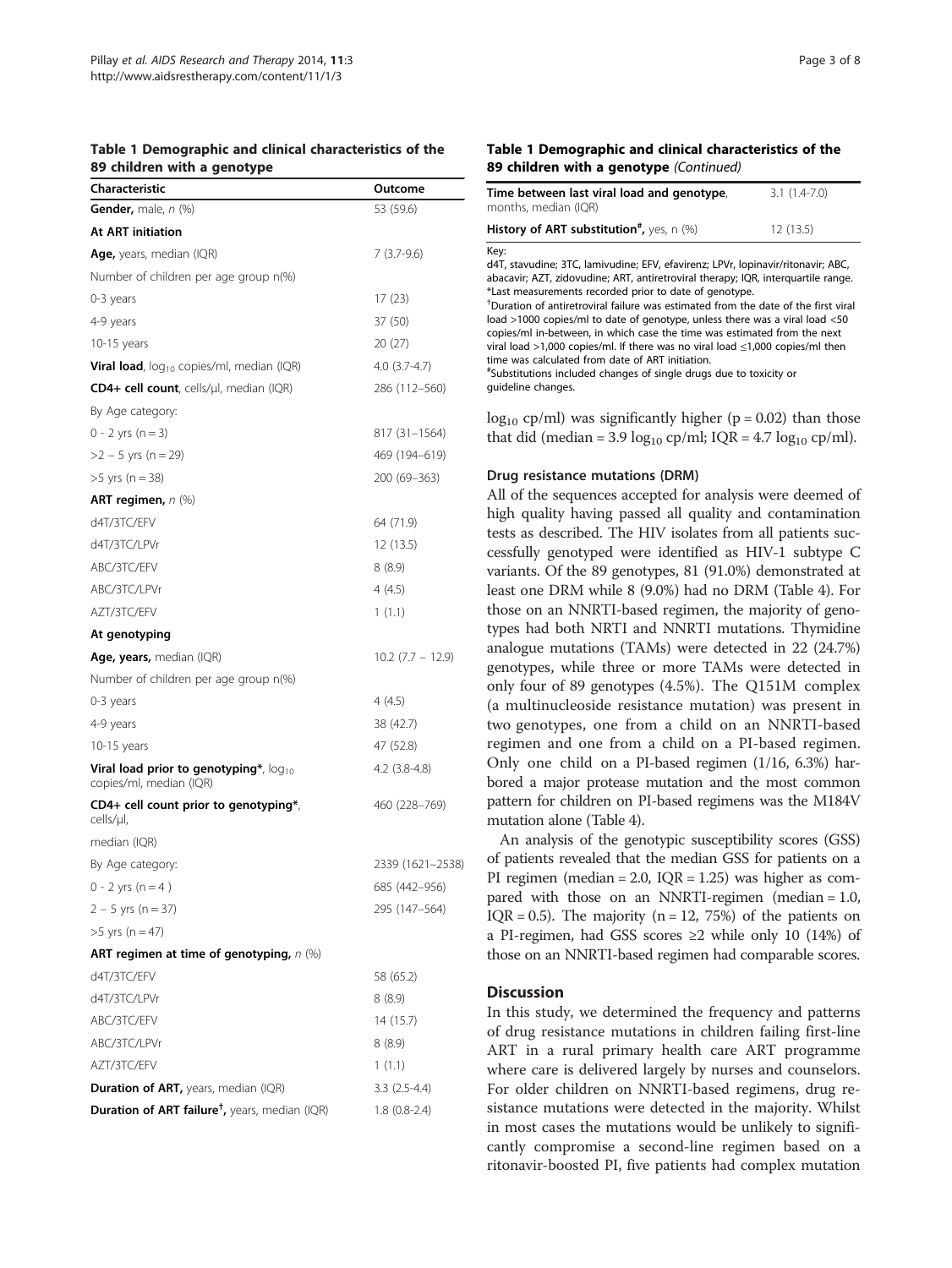|                                                                                      | NNRTI $(n=73)$   | $PI (n = 16)$     |
|--------------------------------------------------------------------------------------|------------------|-------------------|
| At ART initiation                                                                    |                  |                   |
| Age, years, median (IQR)**                                                           | $7.6$ $(5.2-10)$ | $1.5(0.7-3.8)$    |
| CD4+ cell count, cells/µl, median (IQR)*                                             | 256 (108-477)    | 647 (112-817)     |
| <b>Viral load,</b> $log_{10}$ copies/ml, median (IQR)                                | $3.9(3.7-4.2)$   | $4.7(4.7-4.7)$    |
| At Genotyping                                                                        |                  |                   |
| Age at genotyping, years, median (IQR)                                               | 11.4 (8.9-13.4)  | $5.0(2.7-7.5)$    |
| <b>CD4+ cell count prior to genotyping, cells/ul, median (IQR)**</b>                 | 379 (167-668)    | 762 (603-1123)    |
| <b>Viral load prior to genotyping, <math>log_{10}</math> copies/ml, median (IQR)</b> | $4.3(3.8-4.8)$   | $4.3(3.8-5.2)$    |
| <b>Comparative measures</b>                                                          |                  |                   |
| <b>Duration of ART, years, median (IQR)</b>                                          | $3.4(2.6-4.5)$   | $2.7(1.6-4.0)$    |
| <b>Duration of ART failure, years, median (IQR)</b>                                  | $1.8(0.9-2.4)$   | $1.6$ (0.8- 2.3)  |
| Time between last viral load and genotyping, months, median (IQR)                    | $3.3(1.6-7.1)$   | $3.0(1.1 - 4.85)$ |

#### <span id="page-3-0"></span>Table 2 Characteristics of children on NNRTI-based and PI-based regimens (based on regimen at time of genotype)

Key: Difference in means at a 1% (\*\*) or 5% (\*) level of significance using the Student's T-Test.

patterns (three or more TAMs or Q151M complex) that might substantially limit the future activity of the NRTI class of drugs. In contrast, the younger children on PIbased regimens more often had no drug resistance mutations (six of 16 cases) and all but one had an absence of major protease mutations. This suggests a potential need for drug resistance genotyping, particularly in this group on PI-based regimens, to determine the appropriateness of regimen switch and to preserve first-line regimens where possible.

#### Table 3 Comparison of outcomes for patients who successfully suppressed viremia to <1000cp/ml with patients who were unable to suppress viral replication while on treatment

|                                                      | Suppressed<br>$(n = 41)$ | Never suppressed<br>$(n = 48)$ |
|------------------------------------------------------|--------------------------|--------------------------------|
| Gender:                                              |                          |                                |
| Male                                                 | 23                       | 30                             |
| At initiation:                                       |                          |                                |
| Age, years, median (IQR)                             | $6.9(4.4-9.8)$           | $7.1(3.2-9.6)$                 |
| Viral load, log <sub>10</sub> cp/ml,<br>median (IQR) | $3.8(3.4-4.7)$           | $4.2$ $(3.7 - 4.7)$            |
| CD4, cells/µl, median (IQR)                          | 290 (136–563)            | 281 (89-560)                   |
| Regimen                                              |                          |                                |
| 3TC-D4T-EFV                                          | 33                       | 31                             |
| 3TC-D4T-LPV/r                                        | 6                        | 6                              |
| 3TC-ABC-EFV                                          | 1                        | 7                              |
| 3TC-ABC-LPV/r                                        | 0                        | 4                              |
| 3TC-AZT-EFV                                          | 1                        | 0                              |
| At genotyping:                                       |                          |                                |
| Age, years, median (IQR)*                            | $11.1 (8.5 - 13.1)$      | $9.8(5.6-12.3)$                |

Key: \*Statistical significance (T-test, P<0.05).

These data represent one of the largest drug resistance studies of paediatric patients failing ART undertaken thus far in South Africa [\[12-18](#page-7-0)]. In addition, this study was unique in being from a rural decentralized primary health care programme where the delivery of ART to adults and children has scaled up rapidly. The characteristics of the children included in the study highlight some of the challenges of ART delivery in this setting, with very long time spent on failing regimens, a finding also reported amongst our adults on ART [\[19\]](#page-7-0). This suggests not only challenges to long-term adherence but also deficiencies in following the protocol for virological monitoring and switch to second-line ART guidelines. Problems with delayed switching have been well documented in South Africa [[1,9,17\]](#page-7-0) and these may be particularly problematic with children as many nurses and counselors are not confident managing paediatric ART and receive insufficient support and training in these issues. Some of the barriers to adherence in this setting are complex and difficult to address with the resources available within the health system. Furthermore, in rural areas with largely paper-based systems, results may simply be lost or misfiled and therefore overlooked.

First-line ART in South Africa using NNRTI-based regimens is challenging given the low genetic barrier of currently available drug options such as efavirenz and nevirapine and the fact that only one or two key DRMs are required to confer high-level resistance or crossresistance to a drug class [[20](#page-7-0)]. High-level resistance mutations and cross-resistance severely compromises future ART options, a dire consequence for paediatric patients who require lifelong ART. We detected high levels of drug resistant mutations in the group failing NNRTI-based regimens. The majority (80%) had both NRTI and NNRTI resistance mutations. The proportion that had complex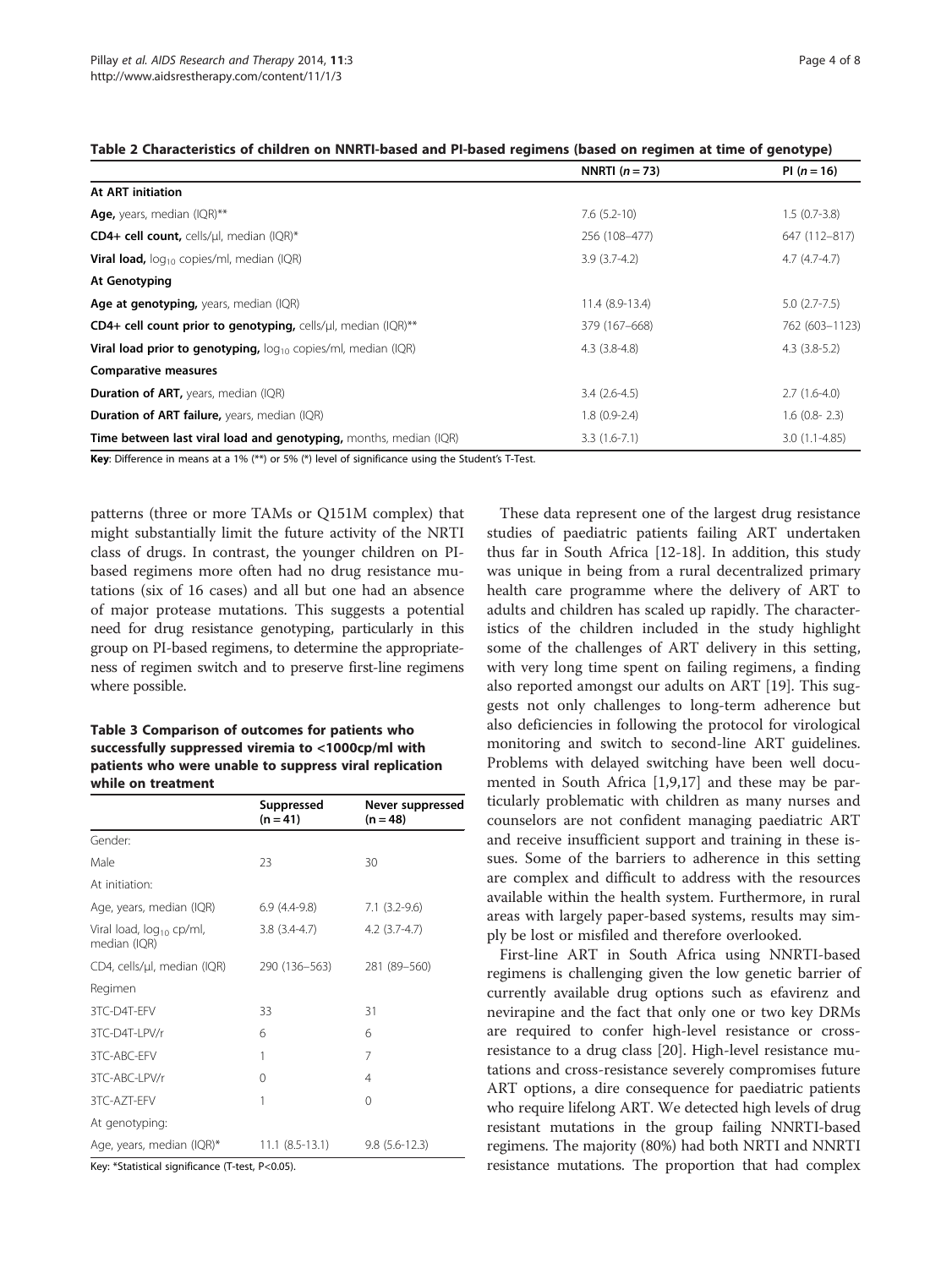<span id="page-4-0"></span>

| Table 4 The frequency of major drug resistance          |
|---------------------------------------------------------|
| mutations and resistance complexes associated with PIs, |
| NRTIs and NNRTIs of the 89 genotyped patients           |

| <b>NNRTI</b> mutations | NRTIs and NNRTIs of the 89 genotyped patients<br><b>NNRTI-based</b><br>regimen ( $n = 73$ ) |             | PI-based regimen<br>$(n = 16)$ |             |
|------------------------|---------------------------------------------------------------------------------------------|-------------|--------------------------------|-------------|
|                        | Number                                                                                      | Percentage  | Number                         | Percentage  |
| Any NNRTI DRM          | 60                                                                                          | 82.2        | $\overline{4}$                 | 25.0        |
| L100I                  | 5                                                                                           | 6.9         | 0                              | 0           |
| K101EP                 | 6                                                                                           | 8.2         | $\Omega$                       | $\mathbf 0$ |
| K103NRS                | 46                                                                                          | 63.0        | $\overline{2}$                 | 12.5        |
| V106M                  | 23                                                                                          | 31.5        | $\overline{2}$                 | 12.5        |
| V108I                  | 7                                                                                           | 9.6         | 1                              | 6.3         |
| Y181C                  | 2                                                                                           | 2.7         | 0                              | 0           |
| Y188HCL                | 7                                                                                           | 9.6         | 1                              | 6.3         |
| G190AS                 | 9                                                                                           | 12.3        | 1                              | 6.3         |
| P225H                  | 14                                                                                          | 19.2        | 0                              | 0           |
| M230L                  | 3                                                                                           | 4.1         | 0                              | 0           |
| <b>NRTI mutations</b>  |                                                                                             |             |                                |             |
| Any mutation           | 63                                                                                          | 86.3        | 10                             | 62.5        |
| M41L                   | 7                                                                                           | 9.6         | 0                              | 0           |
| K65NR                  | $\overline{4}$                                                                              | 5.5         | 1                              | 6.3         |
| D67NG                  | 8                                                                                           | 11.0        | $\Omega$                       | $\Omega$    |
| K70ER                  | 7                                                                                           | 9.6         | 0                              | 0           |
| L74VI                  | $\overline{4}$                                                                              | 5.5         | 1                              | 6.3         |
| Y115F                  | 3                                                                                           | 4.1         | $\overline{2}$                 | 12.5        |
| M184VI                 | 60                                                                                          | 82.2        | 10                             | 62.5        |
| L210W                  | 1                                                                                           | 1.4         | 0                              | 0           |
| <b>T215FYI</b>         | 9                                                                                           | 12.3        | 0                              | 0           |
| K219QREN               | 5                                                                                           | 6.9         | $\overline{O}$                 | 0           |
| Any TAMS               | 22                                                                                          | 30.1        | $\mathbf 0$                    | $\mathbf 0$ |
| 1 TAM                  | 11                                                                                          | 15.1        | 0                              | 0           |
| 2 TAMs                 | 7                                                                                           | 9.6         | 0                              | 0           |
| $\geq$ 3 TAMs          | 4                                                                                           | 5.5         | 0                              | 0           |
| Q151M complex          | 1                                                                                           | 1.4         | 1                              | 6.3         |
| <b>PI</b> mutations    |                                                                                             |             |                                |             |
| Any PI mutation        | 0                                                                                           | 0           | 1                              | 6.3         |
| <b>V82A</b>            | 0                                                                                           | $\mathbf 0$ | 1                              | 6.3         |

NRTI resistance patterns, such as three or more TAMs or Q151M complex, was lower (5.5%) than another recent study of 38 children on ART from the same province where 39% had three or more TAMs [[17\]](#page-7-0) despite a shorter duration (median =  $2.8$  yrs; IQR =  $1.9-2.3$  yrs) on ART compared with our cohort (median =  $3.3$  yrs; IQR =  $2.5-4.4$  yrs). This suggests that the majority of children failing first-line NNRTI-based regimens in our cohort should retain susceptibility to a second-line regimen consisting of two alternative NRTIs and a ritonavir-boosted PI.

It was noteworthy that only one of 17 children on a PI-based regimens had a major PI resistance mutation. The low prevalence of PI mutations has been previously described in a number of manuscripts [[17](#page-7-0),[21](#page-7-0),[22](#page-7-0)] This does raise the possibility of differential adherence to different components of the ART regimen (lopinavir/ritonavir syrup can be poorly tolerated), to problems with dosing of lopinavir/ritonavir syrup or possibly to drug-drug interactions particularly for those co-infected with TB, all issues we were unable to explore in detail for this study but which are subject to on-going research.

The finding that around nine in ten children with virological failure had at least one drug resistance mutation is consistent with other studies from South Africa [[22](#page-7-0)-[24](#page-7-0)] and a systematic review of studies from low- and middleincome countries, which reported a pooled proportion of 90% of children on ART with any DRM [[8\]](#page-7-0) The proportion with TAMs (23%) was similar to that seen in a similar paediatric programme in the Western Cape (19%) [[22](#page-7-0)], although lower than the 56% reported in a systematic review of first-line failure of paediatric patients [\[8](#page-7-0)]. The proportion with TAMs was surprisingly low given the long duration of virological failure, and was also lower than the 40% reported from adults in our programme with a similar duration of ART and similar time on a failing regimen in an adult cohort from the same region [[19\]](#page-7-0). This might suggest that adherence levels were either too low or too variable for the accumulation of TAMs over time. Alternatively, there was differential adherence to components of the regimen, with avoidance or suboptimal dosing of stavudine (d4T). The lack of major PI mutations in the young children on LPV/r-based regimens is consistent with other studies from the region which have shown PI mutations to be much more commonly associated with full dose ritonavir-based regimens [\[16](#page-7-0),[21-23](#page-7-0)].

Currently our genotyping costs are approximately 50 US\$ at reagents cost and less than 100US\$ when staff and transport costs are added on. The normal cost of genotyping is 250–300 US\$ in the public sector. In order to facilitate large-scale genotyping and in the interest of reducing costs, we did not perform a pre-genotype confirmatory viral load, yet we successfully genotyped 88% (89/101) of our cohort. Our genotyping system and reagents are likely to be affordable to upper middleincome countries like South Africa and Botswana but further cost reductions would be required to make drug resistance testing affordable in lower middle-income and low income countries within Africa. An additional feature of our study was that genotypes directed subsequent clinical care where a doctor, social worker and other clinic staff managed patients from enrolment to implementing an intervention post-genotyping as was carried out in an adult cohort from the same area. The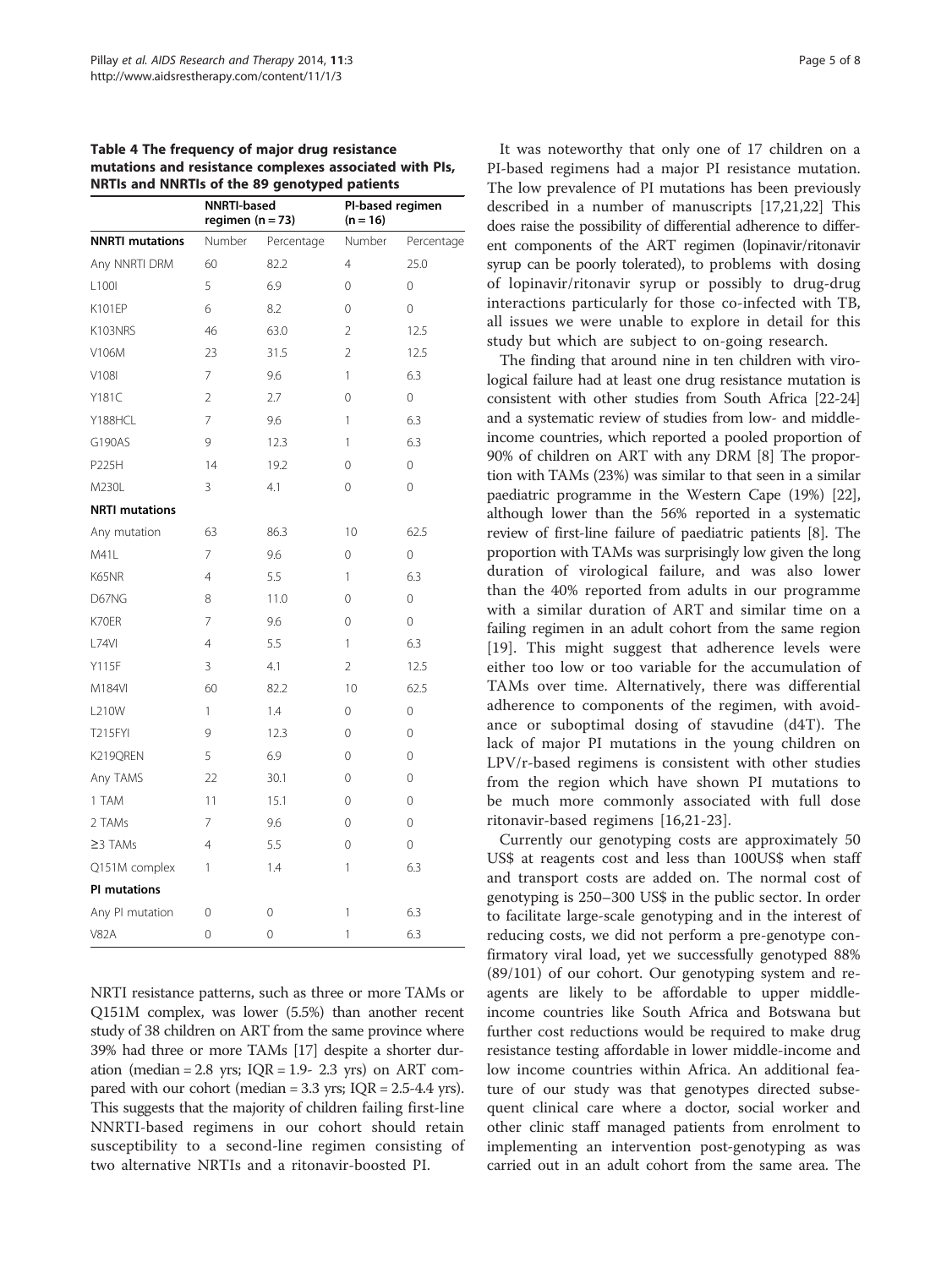results from our study addressed three of the ten goals of the Department of Health 2010 ART Guidelines in that we present a means of achieving the best outcomes for HIV-infected patients receiving ART in a cost-effective manner; we employ existing infrastructure, that of a decentralised rural public health clinic facility for patient management; and by identifying DRMs early we ensure patient retention on lifelong ART by instituting early interventions to halt ART failure and prevent morbidity and mortality.

Interpretation of these data should be subject to some limitations of the study. This was a cross-sectional study and whilst we identified as many children with first-line ART failure as possible, we were unable to accurately estimate what proportion of all children on ART had virological failure and we cannot be certain that we included all children meeting the eligibility criteria. Further, we did not have accurate information on prior exposure to pMTCT regimens either in the mother or infant therefore have no means of assessing its impact on the spectrum of DRMs we observed in this cohort. We can speculate that the patterns of NNRTI mutations we observed are suggestive of and may arise from pMTCT exposure, however we cannot determine with certainty from our data whether DRMs in these children were acquired or transmitted via MTCT. We note this as a limitation of the present study. Although these data represent the largest group of genotypes for children failing first-line ART in South Africa, the numbers remain small. This highlights the need for collaborative studies and surveillance from multiple representative sites in order to inform national policies. The data regarding protease inhibitor resistance mutations could be limited by exploring only the protease gene and it is possible that we missed mutations at other sites, e.g. Gag cleavage sites [[25](#page-7-0)].

## Conclusions

In conclusion, this study has demonstrated that the spectrum of drug resistance mutations in this rural cohort is varied. The concerning prevalence of high-level resistance mutations particularly the frequency of TAMs amongst this paediatric cohort is an indicator of the time these patients spent on a failing regimen. This highlights the need for timely identification of patients failing ART and the implementation of early interventions be it drug switches or effective, reinforced, adherence counseling with appropriate follow-up. The use of genotyping, without a concurrent viral load, was efficient at identifying patients failing as a result of resistance mutations, determining the resistance profile of the patients and directing interventions for patient management. In this way, treatment options can be extended, a critical consideration for paediatric patients.

## **Methods**

## Setting

The study was conducted in the predominantly rural Hlabisa health sub-district in northern KwaZulu-Natal, South Africa. The programme, delivered by the Department of Health with support from the Africa Centre for Health and Population Studies ([www.africacentre.ac.za](http://www.africacentre.ac.za)), has been described previously [\[1,23,26](#page-7-0)]. HIV treatment and care is fully devolved to 17 primary health care (PHC) clinics and delivered largely by nurses and counsellors, with medical officers visiting clinics on a weekly or fortnightly basis. The programme adheres to national ART guidelines. At the time of the study, children eligible for ART aged 0–3 years (or weight under 10 kg) were commenced on a protease inhibitor (PI)-based regimen whereas children older than 3 years were commenced on a non-nucleoside reverse-transcriptase inhibitor (NNRTI)-based regimen. Viral load monitoring was scheduled six-monthly, although precise timing of viral load measurements was quite variable. Treatment of HIV-infected children was scaled up from late 2004 but accelerated in 2008 [\[1,23,27](#page-7-0)].

## Study design

This cross-sectional study enrolled children  $(≤ 15$  years of age) who had been receiving ART for more than 12 months with evidence of virological failure, defined as two consecutive viral loads >1000 copies/ml. Children with virological failure were identified from all 17 clinics both passively, during routine clinic visits, and actively, through interrogation of the programme database, which is housed at the Africa Centre and also by looking at all paediatric case files at the clinics. At the same time, the files of any children not eligible for the study but who were overdue for a routine viral load measurement were noted and a blood sample, to be taken at the next clinic visit, was requested. Single drug substitutions were allowed for toxicity or in the event of guideline changes. Any child meeting the enrolment criteria was subsequently enrolled. A medical officer enrolled all children and, either a parent or guardian provided the written informed consent. Demographic and clinical information were collected from clinical charts at the time of enrolment and a venous blood sample (4 ml EDTA tube) was collected on the same day.

#### Laboratory methods

Blood specimens, collected at the primary health care clinics, were transported from the Africa Centre to the Durban laboratory  $(\sim 200 \text{ km}$  away) on the same day of collection. Samples were received at the laboratory, recorded in a Laboratory Information Management System (LIMS) and the plasma was harvested and stored at −80°C until use. This blood specimen was collected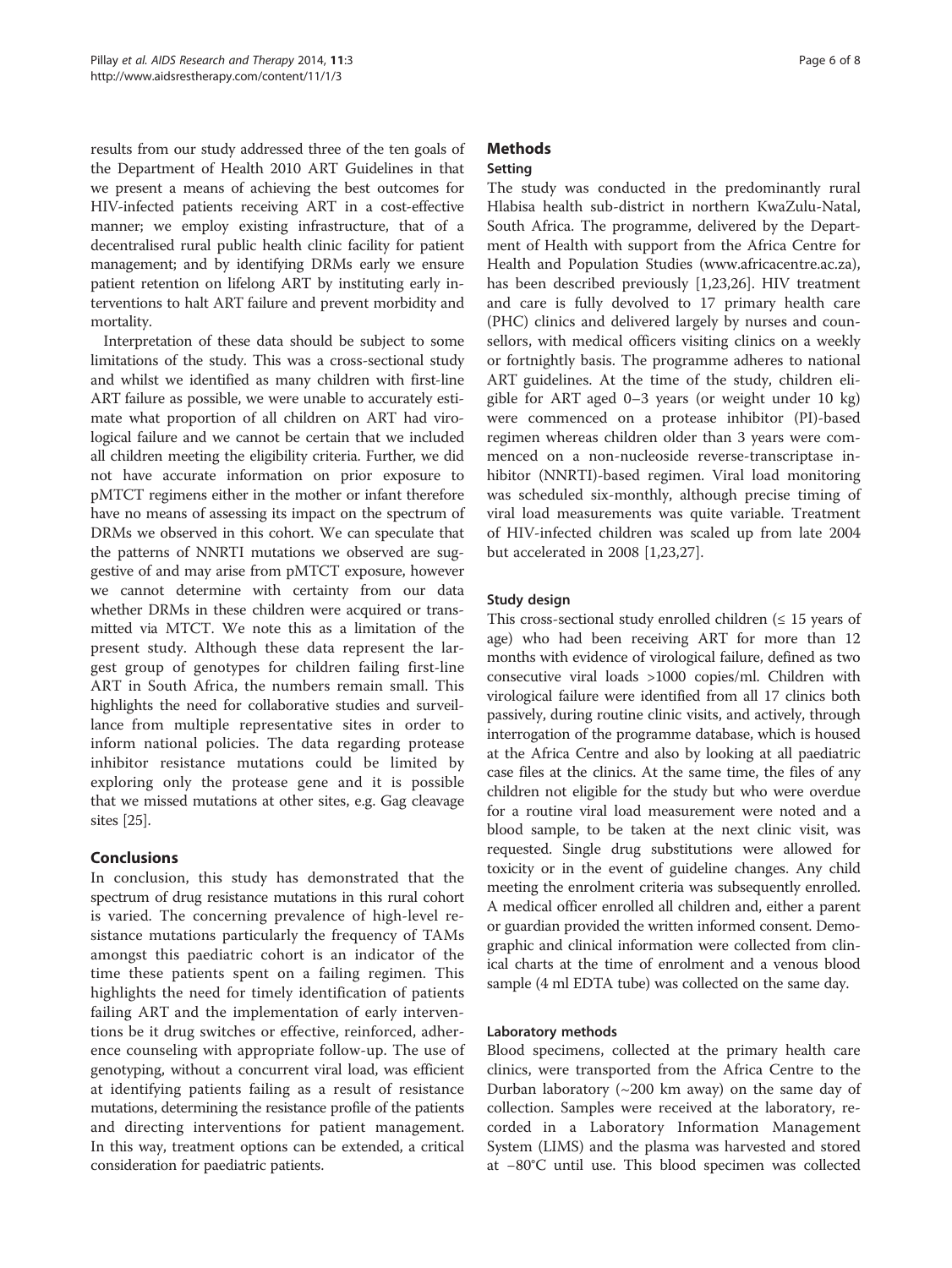specifically for resistance genotyping and was not reserved for viral load testing.

We used the affordable and open access Southern African Treatment Resistance Network (SATuRN) drug resistance genotyping system [Manasa et al. in preparation]. Briefly, this is an in-house method that costs approximately 50 US\$ at reagent price. In order to keep the costs low, no viral load was performed before drug resistance genotyping. Ribonucleic acid (RNA) was extracted using the Qiagen RNA Mini kit (Qiagen N.V., Venlo, Netherlands) and reverse transcribed using the Superscript® III First-Strand Synthesis kit (Life Technologies, Carlsbad, CA) and RT21 specific primer (CTGTATTTCAGCTATCAAGTCCTTT-GATGGG). A 1315 bp fragment of the pol gene, covering all the 99 protease codons and the first 240 codons of the reverse transcriptase (RT) gene was amplified with the high fidelity proofreading Platinum® Taq DNA polymerase (Life Technologies, Carlsbad, CA) and primers MAW26(TTGG AAATGTGGAAAGGAAGGAC) and RT21 (CTGTATTT CAGCTATCAAGTCCTTTGATGGG) for the first step and PRO1 (TAGAGCCAACAGCCCCACCA) and RT20 (CTGCCAATTCTAATTCTGCTTC) for the second step polymerase chain reaction (PCR). Population sequencing was performed on successfully amplified PCR products that were identified by gel electrophoresis and visualized as a 1.3 kb fragment under ultraviolet (UV) light. The PCR products were cleaned using the PureLink® PCR purification kit (Life Technologies, Carlsbad, CA) and were sequenced using the Sanger BigDye® terminator sequencing protocol (Life Technologies, Carlsbad, CA) and four bidirectional primers (RTC1F-ACCTACACCTGTCAACATAA TTG, RTC2R-TGTCAATGGCCATTGTTTAACCTTTGG, RTC3F-CACCAGGGATTAGATATCAATATAATGTGC, and RTC4R-CTAAATCAGATCCTACATACAAGTCA TCC), and run on an ABI 3130xl genetic analyser (Life Technologies, Carlsbad, CA), finally generating a consensus sequence spanning 300 amino acids of RT and 99 amino acids of the protease gene. The first 240 codons of the RT gene cover all currently recognized RT mutations associated with resistance to available RT inhibitors. Samples that failed to amplify were submitted for viral load testing using the Biocentric HIV RNA Charge Virale method (Biocentric, Bandol, France) with a detection limit of 50 copies/ml.

## Sequence assembly and quality analysis

Sequences were imported into Geneious (Biomatters Ltd, Auckland, New Zealand), visually edited and deemed high quality if the quality score was higher than 80% posttrimming. Once trimmed these fragments were mapped to a reference strain (Accession# JN665021.1) to create a contig, which was further assessed for quality and ambiguities before a consensus sequence was extracted. Prior to the detection of drug resistance mutations (DRM) using bioinformatics software applications, we submitted each consensus to the Calibrated Population Resistance Tool (CPR) [\(http://hivdb.stanford.edu](http://hivdb.stanford.edu/)) for a final quality check. Sequences were deemed high quality if they had no ambiguities or insertions/deletions. In order to test for contamination we blasted our sequences against the public dataset using NCBI blast [\(http://www.ncbi.nlm.nih.gov/](http://www.ncbi.nlm.nih.gov/blast) [blast](http://www.ncbi.nlm.nih.gov/blast)) and against our local database using a BlastServer application. Sequences were deemed not a contaminant if the identity to previously genotyped samples was lower than 98%. Finally, we constructed a maximum likelihood (ML) phylogenetic tree using phyML with GTR, gamma and percentage of invariable sites estimated from dataset. Trees were evaluated with 100 bootstraps and visualized in FigTree ([http://tree.bio.ed.ac.uk/software/figtree/\)](http://tree.bio.ed.ac.uk/software/figtree/) in order to identify contamination where sequences cluster together with low genetic diversity.

#### Data analysis

All sequences, laboratory results (viral loads, CD4+ cell counts) and clinical and demographic data were entered into the SATuRN RegaDB database [[28,29\]](#page-7-0). The database first identifies the subtype of each sequence using Rega HIV Subtyping tool version 2 [[30,31\]](#page-7-0), and thereafter determines the effect of DRMs on antiretroviral susceptibility using the three primary drug resistance interpretation algorithms, developed at Stanford University, Agence nationale de recherches sur le sida et les hépatitis virales (ANRS) and the Rega Institute. The amino acid positions on the RT gene relevant to the NRTI drug resistance mutations were 41, 62, 65, 67, 69, 70, 74, 75, 77, 115, 116, 151, 184, 210, 215 and 219. For the NNRTI drug class we included the amino acid positions 100, 101, 103, 106, 108, 138, 179, 181, 188, 190, 221, 225, 227 and 230 of the RT gene. Finally, for the PI drug class we interrogated our sequences using the following major drug resistance amino acid positions of the protease gene: 30, 32, 46, 47, 48, 50, 54, 58, 74, 76, 82, 83, 84, 88 and 90. Mutations were coded as DRMs at these positions based on the IAS mutation list of 2013 [\[32\]](#page-7-0). Drug resistance mutations, clinical measurements and demographic data were exported from RegaDB for analysis.

Descriptive statistics were used to summarise the demographic and clinical characteristics. Medians and the interquartile range (IQR) were calculated for continuous data. For analysis of drug resistance mutations, frequency distributions of the major DRMs were derived. Duration on ART was defined as the number of months between the date of ART initiation and the date of genotyping. The "duration of ART failure" was defined as the period from the date of the first viral load >1000 copies/ml to date of genotyping, unless there was a viral load <50 copies/ml in between, in which cases the duration was estimated from the time of the next available viral load >1000 copies/ml. If